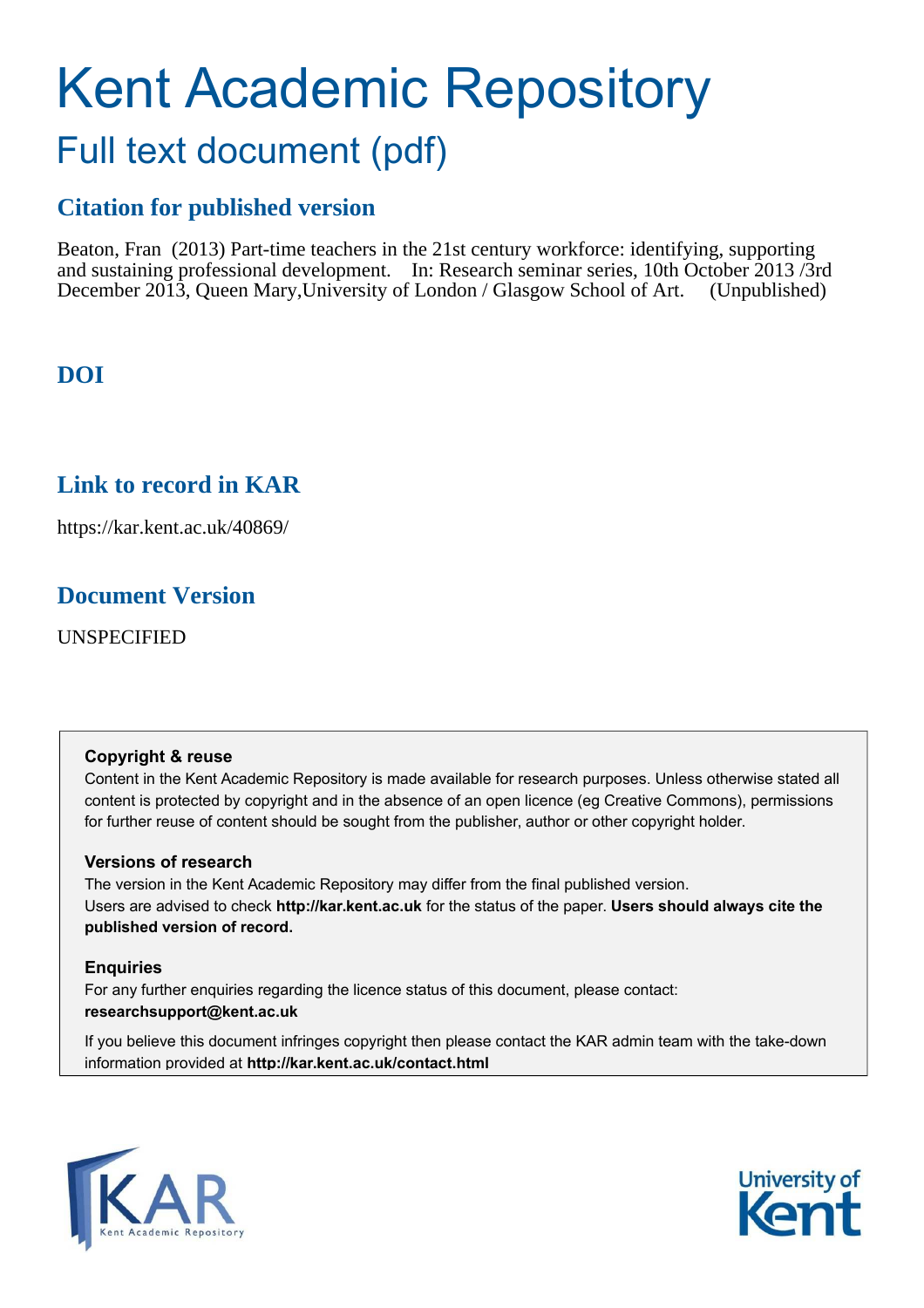Part-time teachers in the 21<sup>st</sup> century workforce Identifying, supporting and sustaining professional development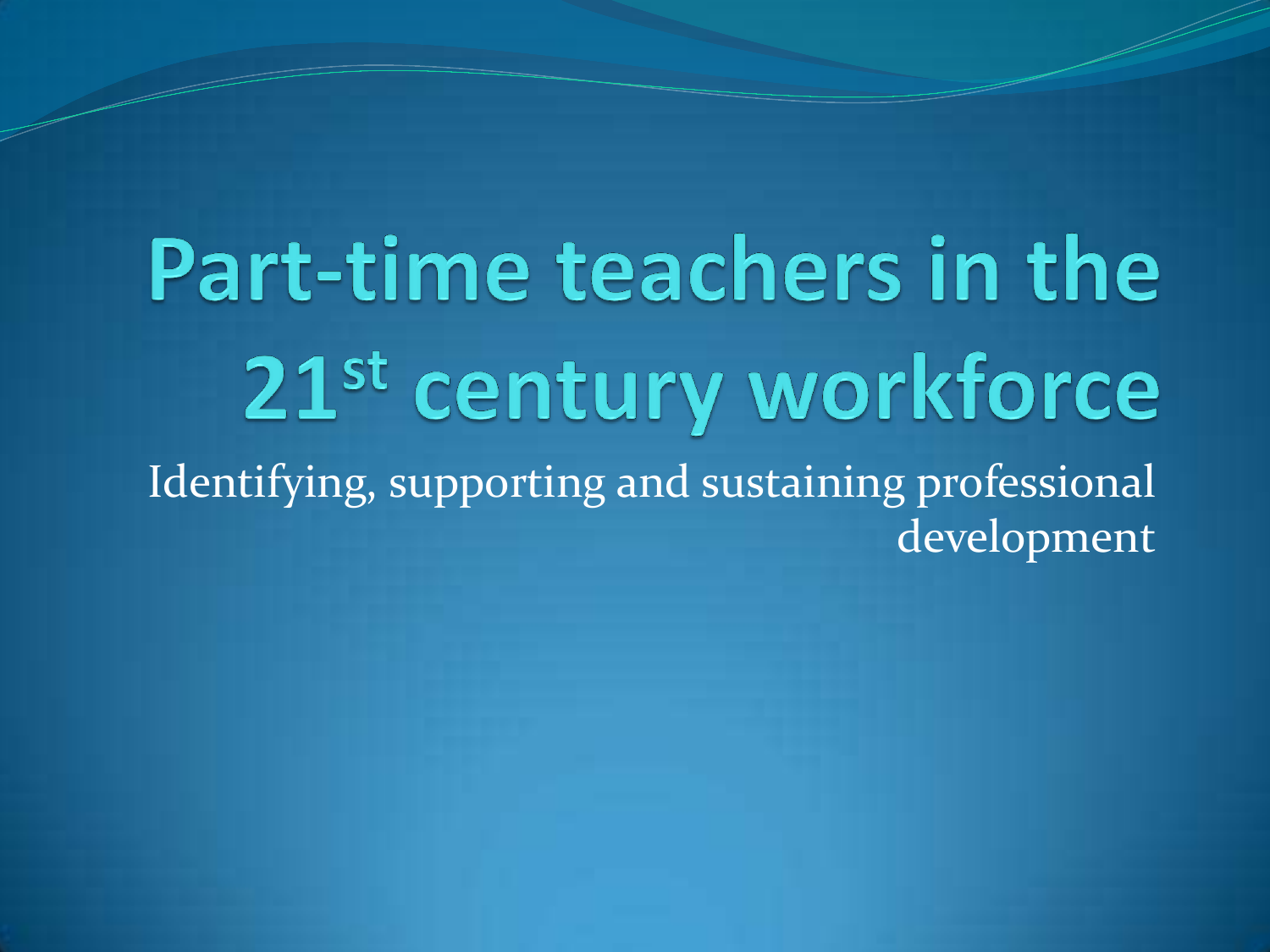### The broader context

 National policy drivers eg Australasia RED report (2008) UK Govt White Paper 'Students at the heart of the system' (2011)

- Market forces eg KIS, NSS, league tables
- Professional recognition
- Quality indicators of teaching
- Undergraduate expectations
- Nature of graduate education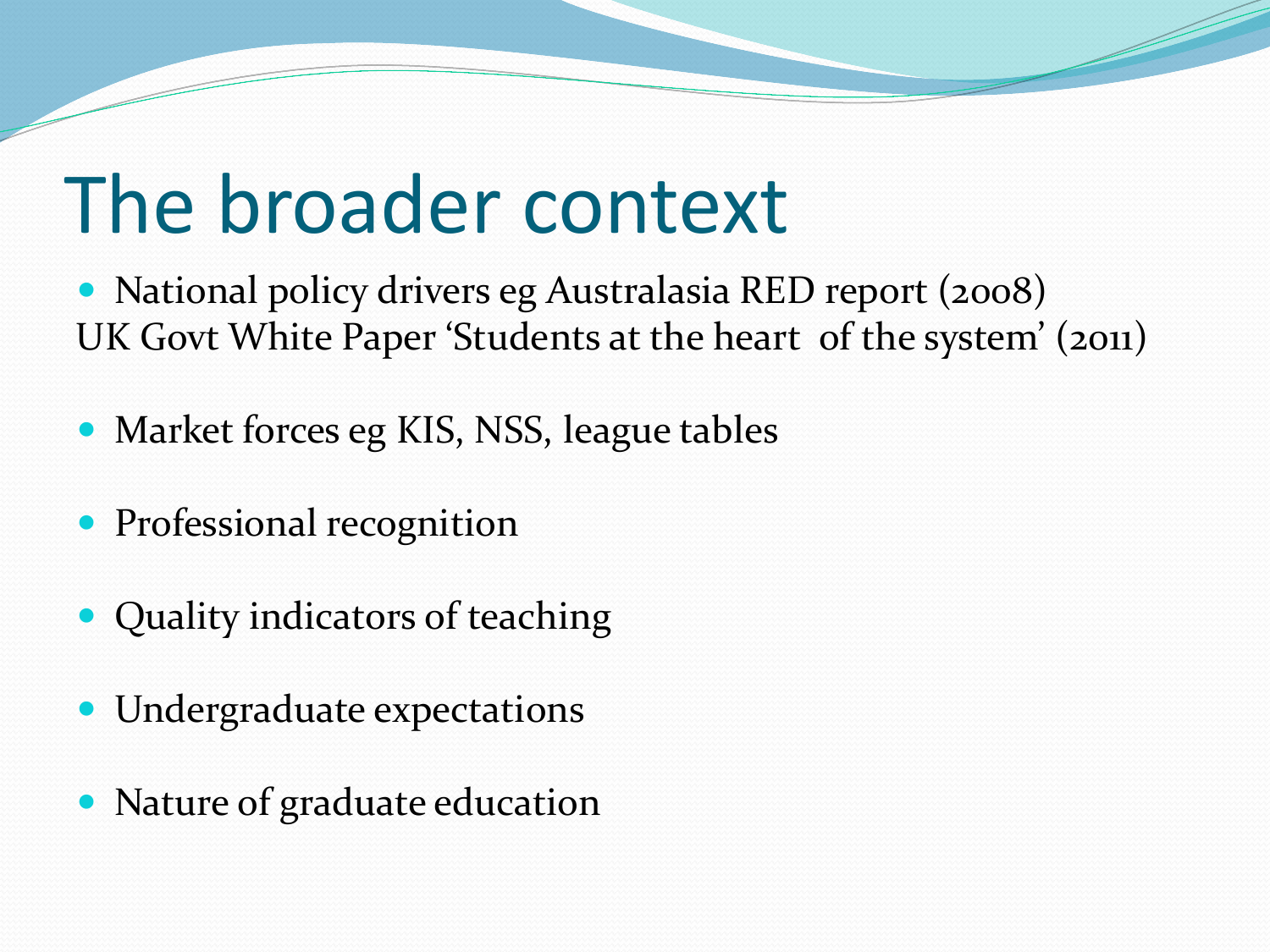## Opening questions

• Who are the part-time teachers?

- What do they do?
- Why do they do it?

How are expectations established and communicated?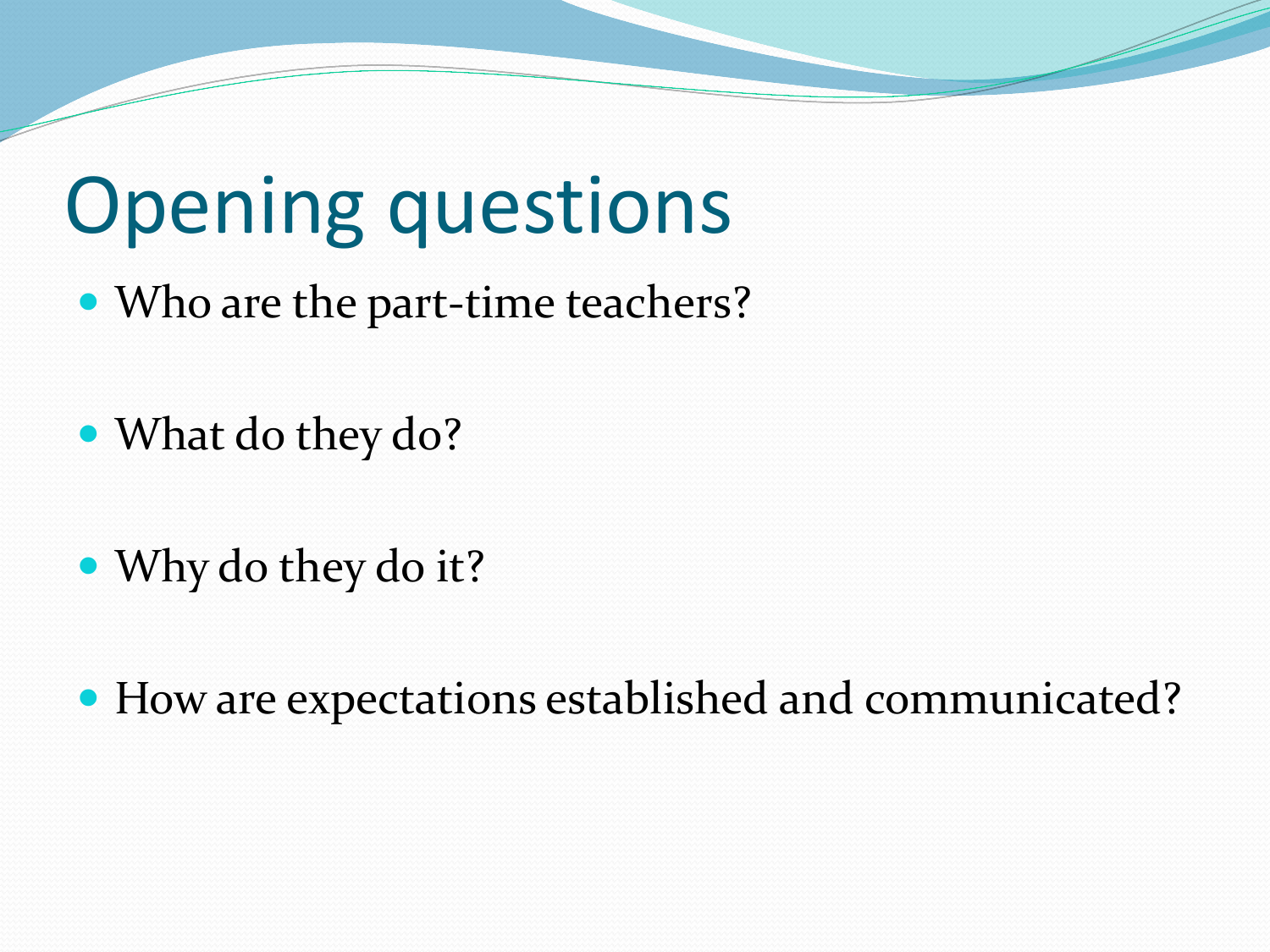# Scoping the task

Difficulty of identifying estimated numbers

- OECD statistics suggest a slow but steady increase up to  $\sim$  40- 50% in many developed countries
- HESA  $35\%$  + 'atypical' contract staff eg demonstrators, online tutors, occasional contributors

So who are they?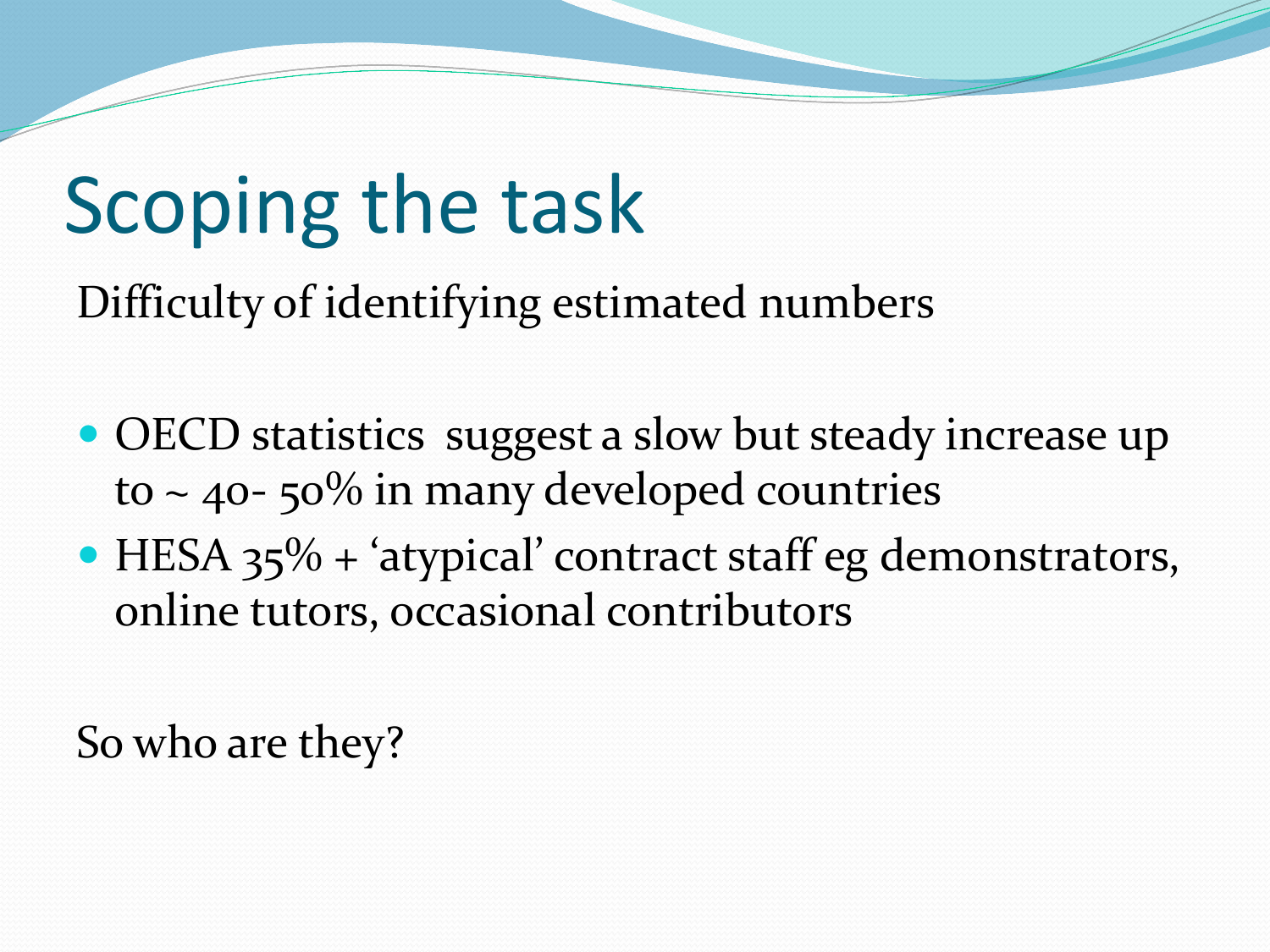### Phil – retired professor of Botany

### Alessandro - PhD student





Wilma - part-time lecturer and full time health professional



Sarah – undergraduate student and tutor Daniel – Master's student and tutor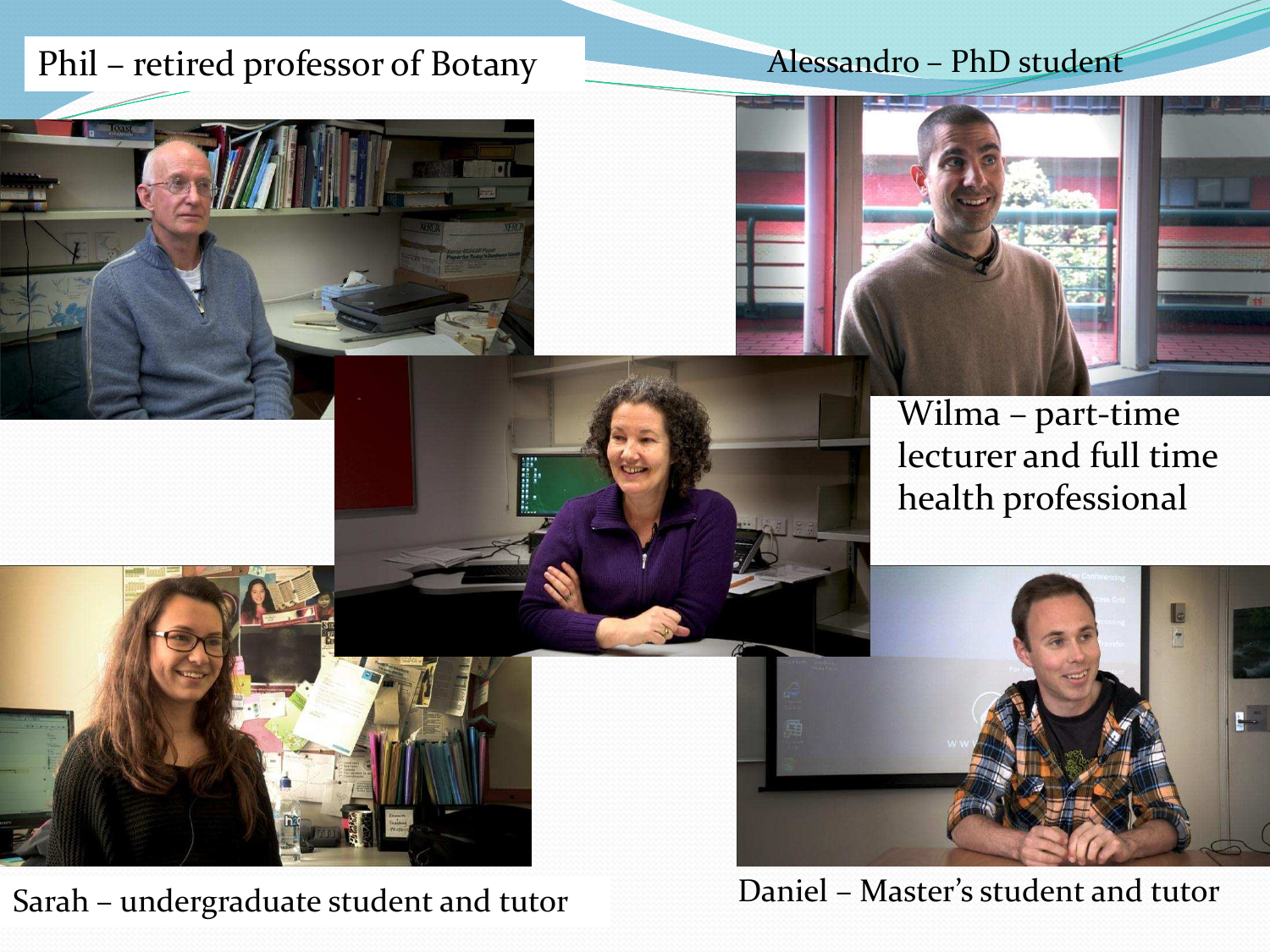## **Motivation**

- Pragmatism
- Enthusiasm
- Contributing to academic community
- Transition into new role or between other roles in other professional sphere
- Potential route into fulltime post
- Congruence with other responsibilities

but... insecurity is more troublesome than part-time work in itself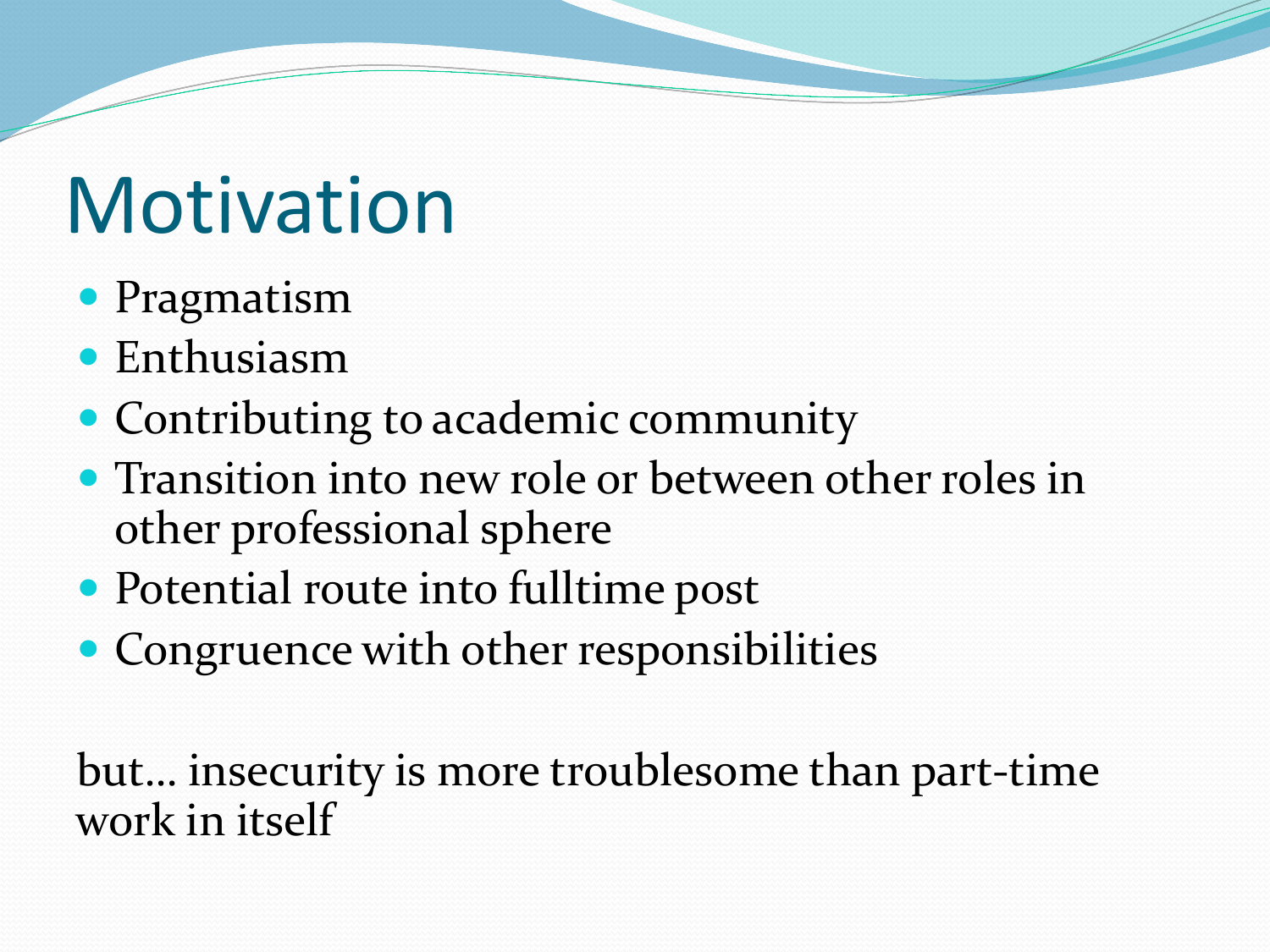### Institutional motivation?

- Economic pragmatism
- Forging /strengthening links with industry and professional bodies
- Enhancing students' HE experience and employment prospects
- Building next generation of academics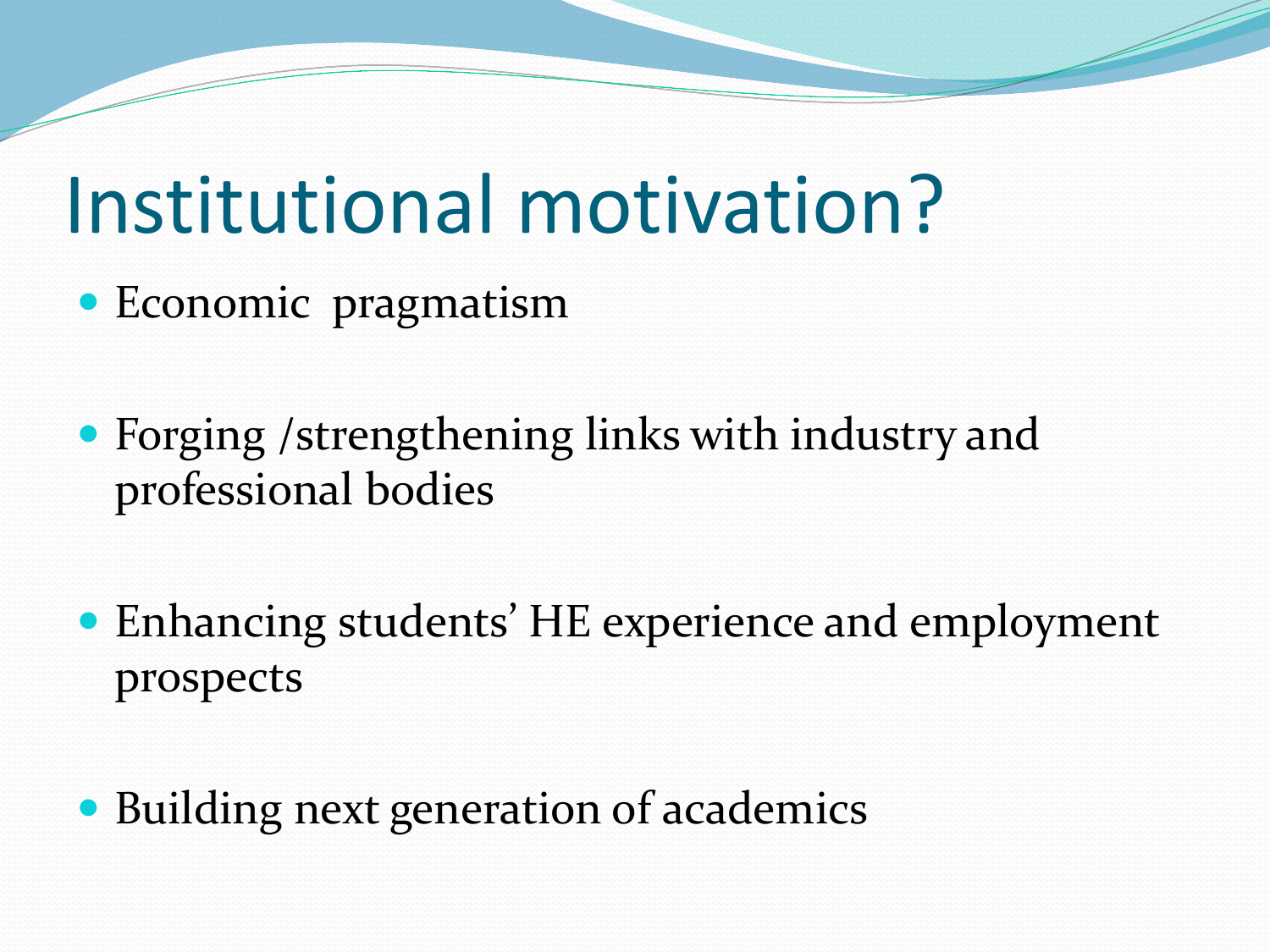## Setting expectations

At individual, team and programme level

- involving part-timers without imposing
- academic and other expectations

Institutional expectations

Nature and accessibility of support on offer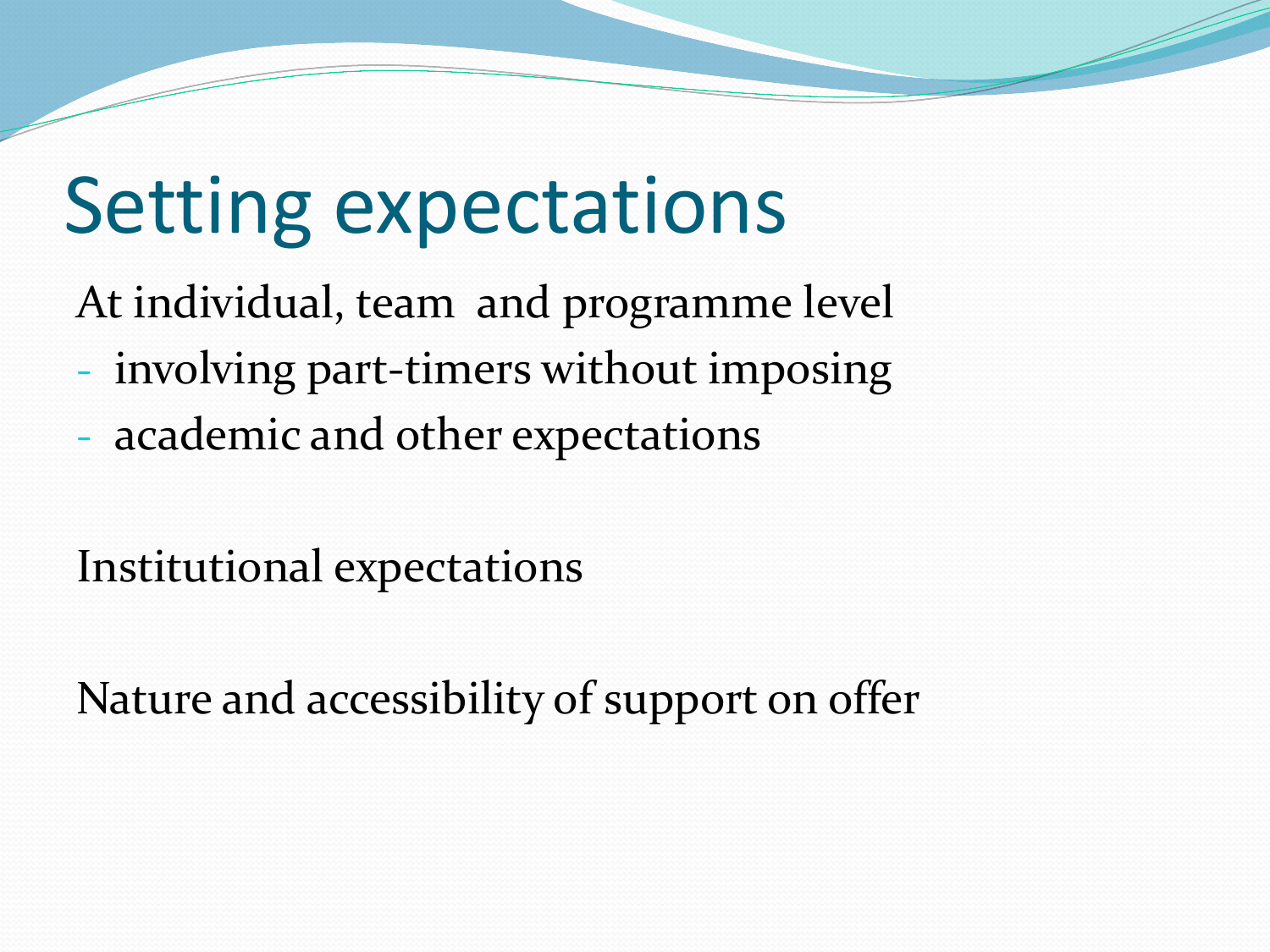# Developing appropriate interventions

- Purpose, content, timing
- Accessibility
- Pedagogic <->practical
- Modelling and interrogating behaviours
- Building communities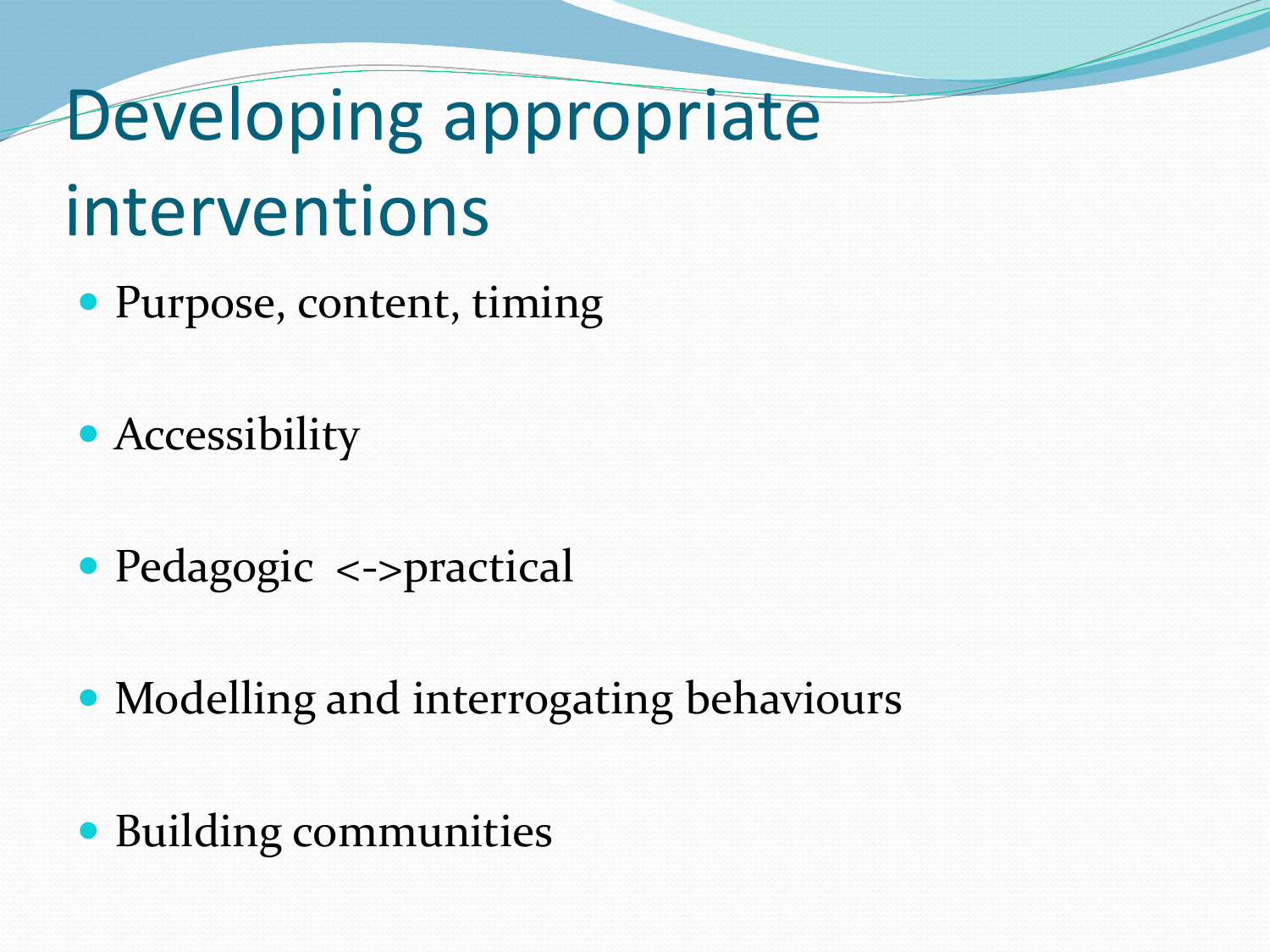### Broader structures and practices

- Discrete provision: isolation or integration?
- Support and guidance eg mentoring, coaching, involvement in departmental life
- Institutional recognition of individuals who undertake any of the above roles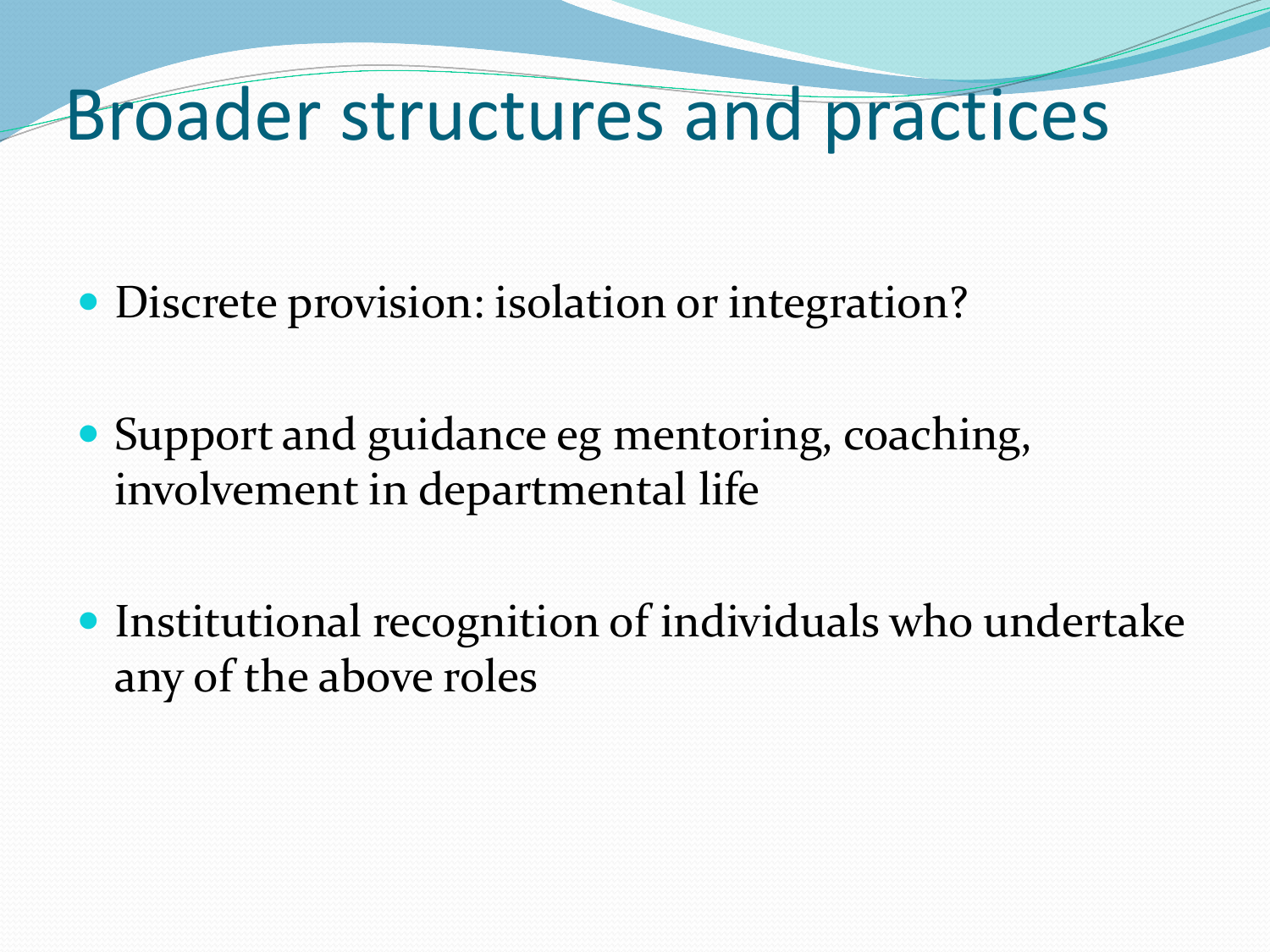### Sustainable frameworks

- **Holistic**
- Pervasive/ embedded
- Transparent
- Responsive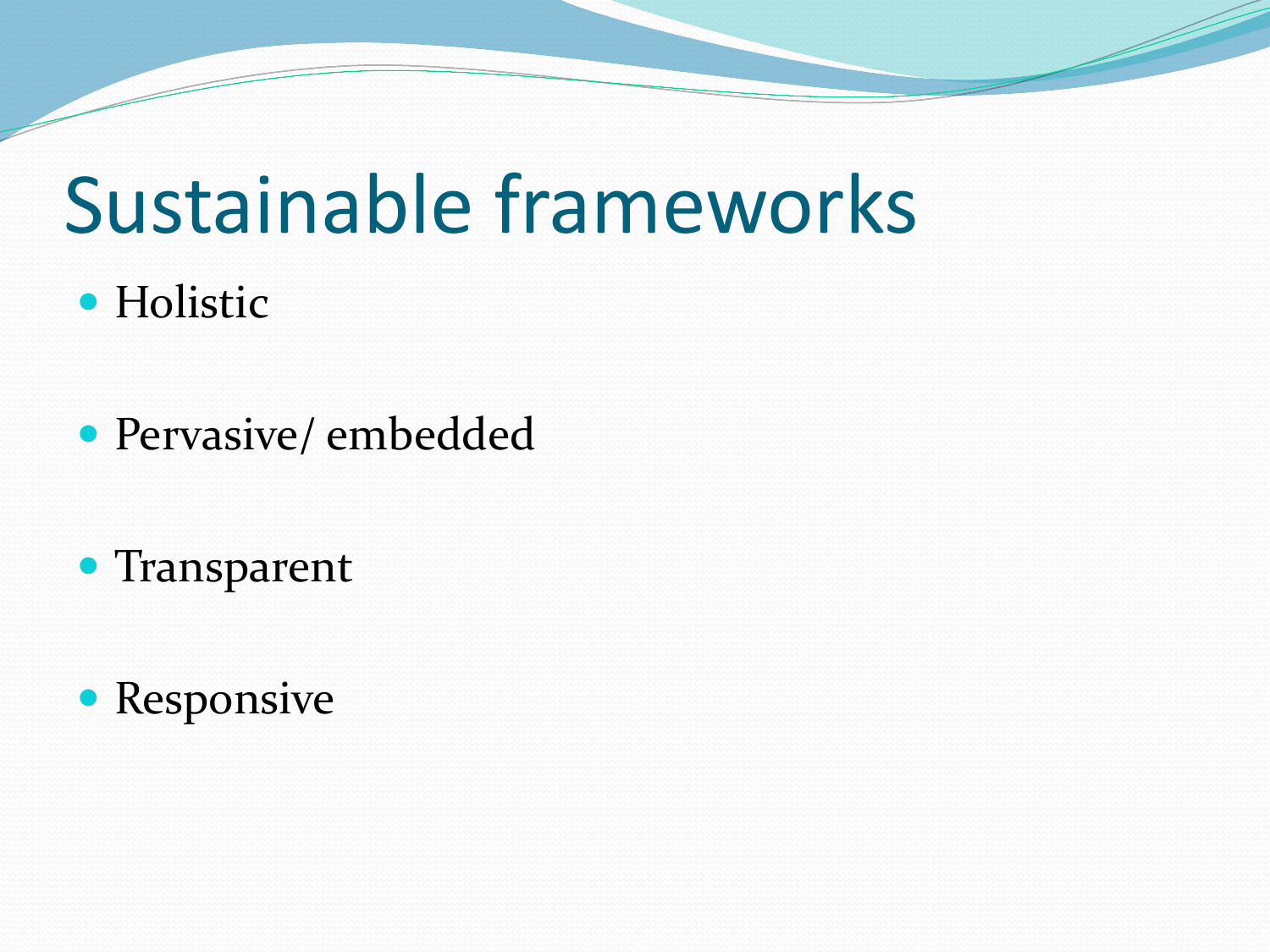## Challenges and issues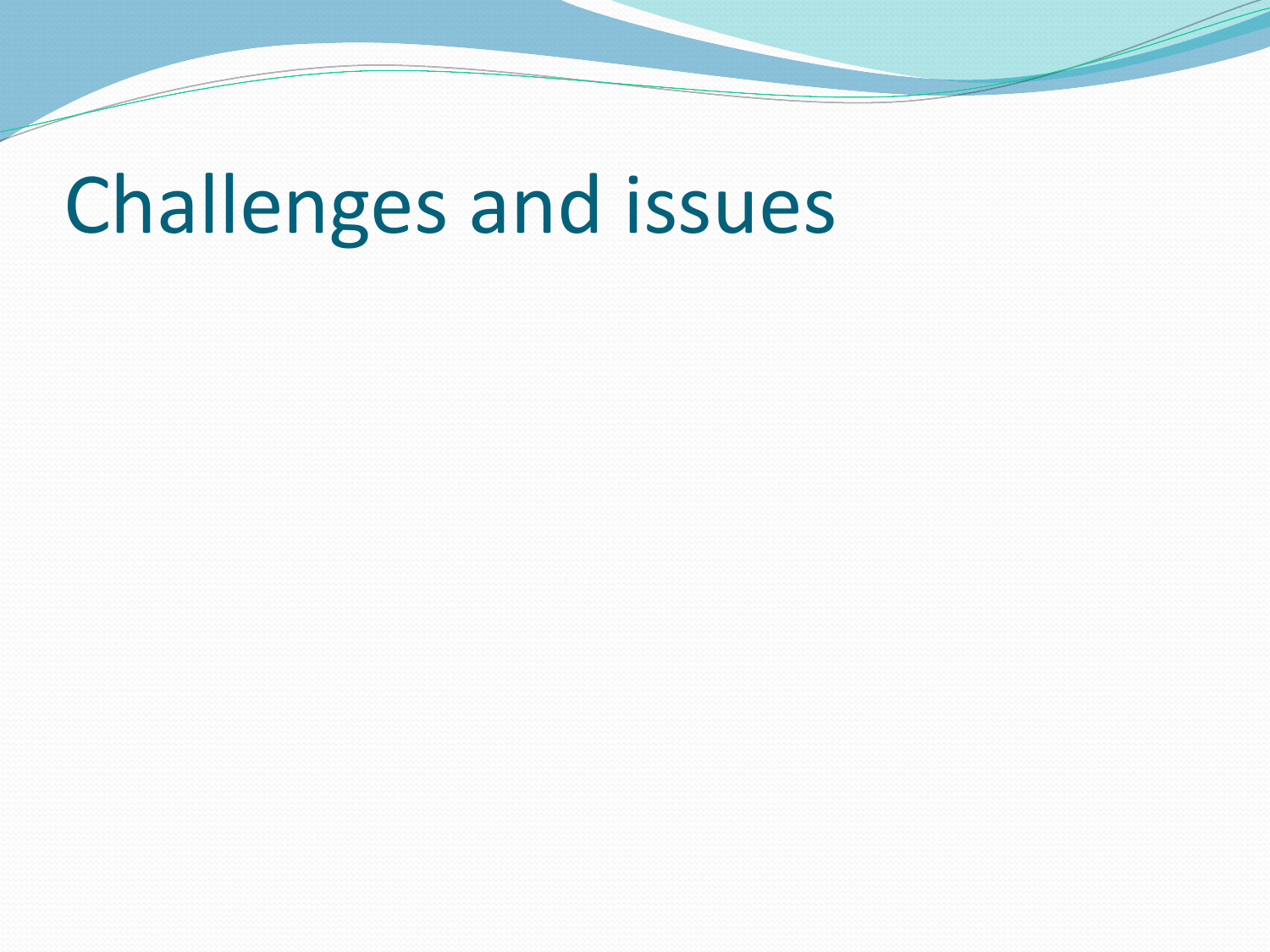### Building academic careers

- Part-time teaching much less likely to be perceived as leading to a 'real' career (Coates et al 2009:53)
- Reported high levels of dissatisfaction with academia as a career among imminent retirees
- Changes in contract types and duration
- Different kinds of institutional missions